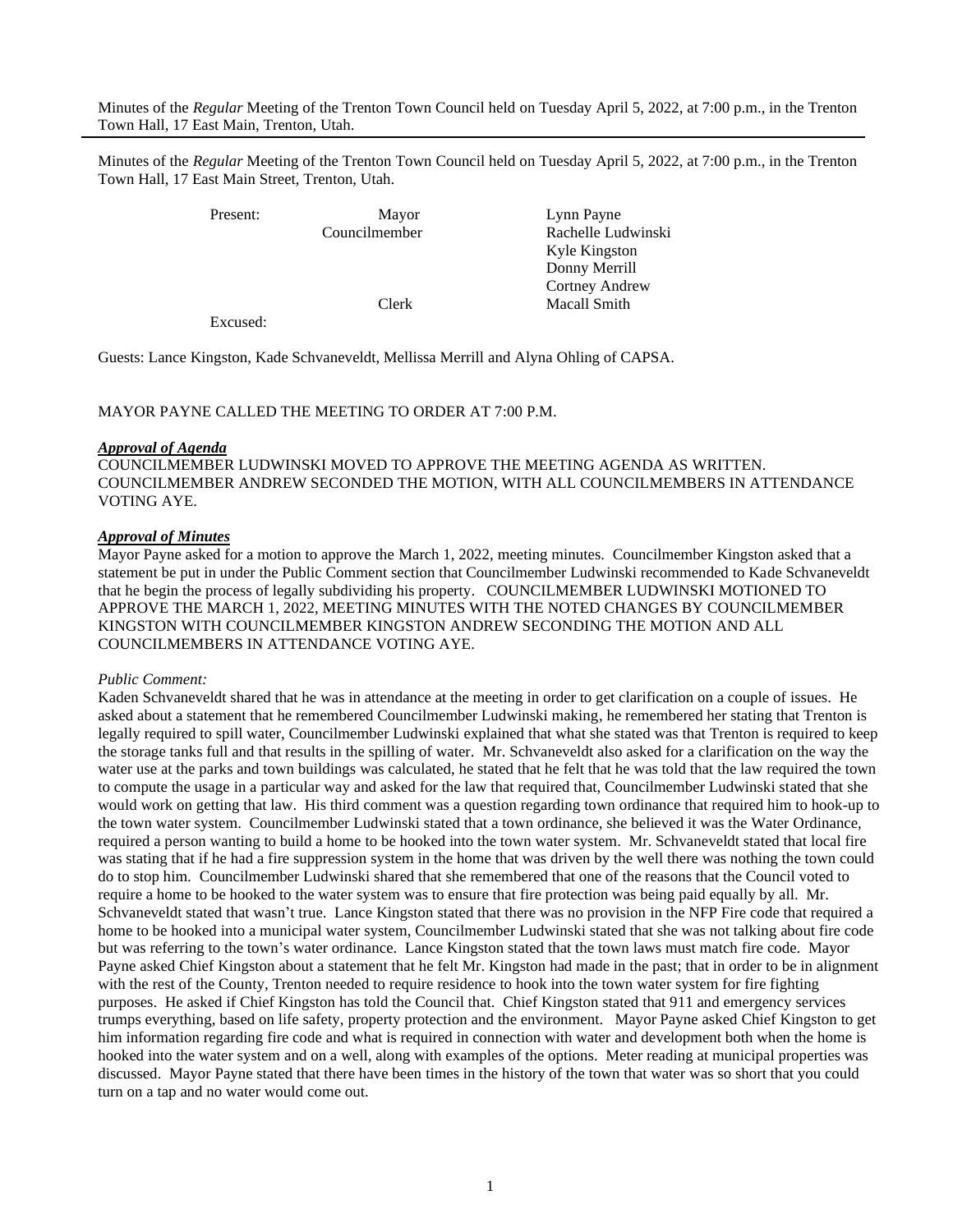Minutes of the *Regular* Meeting of the Trenton Town Council held on Tuesday April 5, 2022, at 7:00 p.m., in the Trenton Town Hall, 17 East Main, Trenton, Utah.

# *Agenda items:*

# *CAPSA presentation-Alyna Ohling*

Alyna Ohling presented information about what is done at CAPSA and the services they have provided. She shared that she was in attendance to ask for the Council's help on issues that CAPSA deals with. She shared and experience of someone who had benefited from CAPSA's services. She asked the Council to sign a statement regarding abuse.

# *Business License, Agape Massage- Colton Buttars*

The Council had some questions for Mr. Buttars and as he wasn't in attendance, COUNCILMEMBER LUDWINSKI MOVED TO TABLE THE ITEM UNTIL FURTHER INFORMATION COULD BE OBTAINED WITH COUNCILMEMBER MERRILL SECONDING THE MOTION AND ALL COUNCILMEMBERS IN ATTENDANCE VOTING AYE.

# *Fire Department Update-Fire Chief Lance Kingston*

Fire Chief Kingston gave an update on the fire department. He asked about getting the capability of getting an app for his phone that would let him see the tank levels during a fire. Councilmember Ludwinski stated that she would look into this and see if it was a possibility. The Council discussed the possibility of working with West Cache to install fire hydrants that are connected to pressurized irrigation systems. Chief Kingston stated that there are several possible options for using water for fire protection but stated that the department would need to be careful of using water with rocks in it because it could ruin a pump on the truck. Chief Kingston stated that the department is doing well and going to be having a stronger push on the medical side. He shared that an ambulance is stationed in Richmond and that Smithfield is looking into putting an ambulance in the Trenton station. He explained that there are 3 levels of training for EMS; basic, advance & paramedic, Trenton is working with Smithfield to provide services to the town residents, he stated that the bill for providing that service should be around \$2000. He stated that Smithfield is providing EMS services to the north end of Cache County. He shared that originally Smithfield anticipated creating \$890,000 in revenue but the actual number is closer to 1.3 million. The timeline for the next six weeks will include working on getting an ambulance at the Trenton fire station. Councilmember Ludwinski stated that she would investigate having a water meter installed at the fire station. Councilmember Ludwinski asked that the fire hydrants be flushed every fall. Mayor Payne asked Chief Kingston if he could flush the gutter along Main Street, in front of Jeff Andrew's house.

# *Update on County Garbage- Mayor Payne*

Mayor Payne reviewed the recent issues with Logan City and garbage service. He shared that a committee of Mayors has been formed to begin working on a solution to the issues. Logan City has stated that two years from now they would be discontinuing collection services outside of Logan City limits. He reiterated that municipalities are required to provide garbage service. Mayor Payne asked for approval from the Council to work with other Mayors in the County to search for a garbage collection provider. He asked for a response from each Councilmember, Councilmember Merrill stated that he would vote yes if they got to see the numbers before committing, Councilmember Kingston voted yes but he wanted the cans included, Councilmember Andrew voted yes, and Councilmember Ludwinski voted yes as long as they aren't locked into anything while just looking into options.

# *Youth Council- Mayor Payne*

Mayor Payne asked for input from the Council regarding a Youth Council, he stated that Jade is unable to continue service as the Youth Council advisor and asked for suggestions to replace her if the Council would like to continue with the Youth Council.

# *Park/ Recreation/Cemetery update*

Councilmember Andrew shared that Kami Egan is set for the Easter Egg hunt it will be held on the  $17<sup>th</sup>$ . He discussed the possibility of a purchasing a larger truck for the parks and cemeteries. A Ford F-550 was suggested. Councilmember Kingston shared that he has some contacts that may have a truck that would work at a good price, he stated he would follow up on it.

# *Roads Update*

Councilmember Merrill stated that he has received one bid for the Center Street project, from Johnson's. He stated that Geneva isn't interested in the project and Parson's is still working on getting a bid back to him.